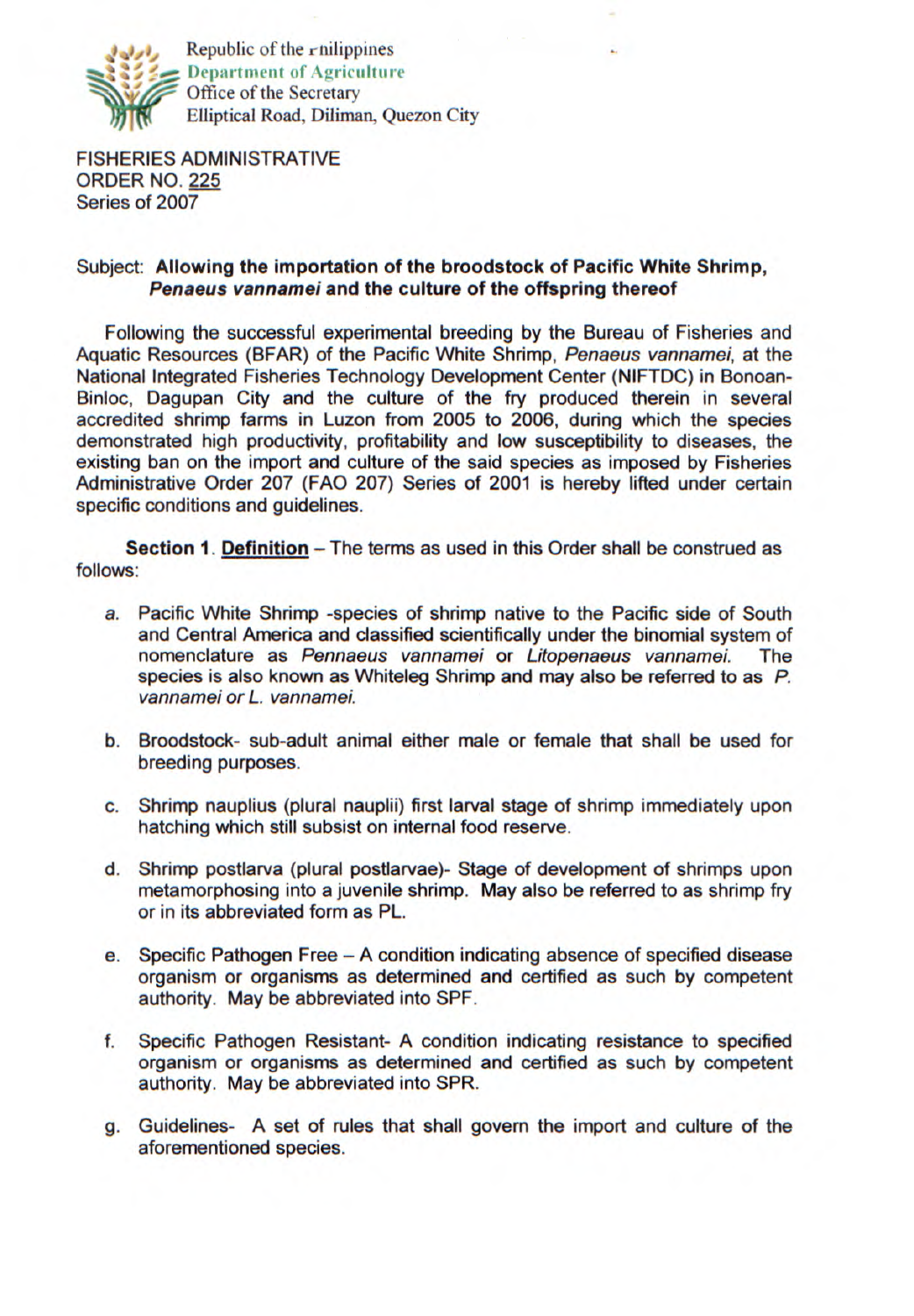**Section 2. Requirements for Import and Culture** - The import and culture of Penaeus vannamei shall be subject to the following conditions.

- a. Import shall be limited only to broodstock shrimps.
- b. All imports must be certified as Specific Pathogen Free/Specific Pathogen Resistant or SPF/SPR by the competent authority of the originating country.
- c. Only shrimp hatcheries accredited by the Bureau of Fisheries and Aquatic Resources (BEAR) shall be allowed to import SPE or SPR Penaeus vannamei broodstock.
- d. Only shrimp farms accredited by the Bureau of Fisheries and Aquatic Resources (BEAR) shall be allowed to culture SPF/SPR P. vannamei using shrimp postlarvae coming from accredited hatcheries.

**Section 3. Guidelines for Import and Culture - Guidelines for the import of** broodstock shrimps and the process of accreditation of hatcheries applying for license to import and propagate the aforementioned shrimp species and of shrimp farms wishing to culture the same shall be prepared by BFAR and shall form part of this Order. BEAR shall update these guidelines as required to reflect developments in technology and industry, upon consultation with industry stakeholders.

**Section 4. Broodstock Development** - The NFRDI is hereby directed to conduct studies on the development of local capability in producing SPF and SPR broodstock of P. vannamei as part of its research and development activities in collaboration with SEAFDEC.

**Section 5. Prohibition** - All imports of live shrimps prohibited under FAO 207, Series of 2001 remains in force except as previously specified in Section 2 hereof.

**Section 6. Issuance and duration of import permit-** An import permit shall be issued by the BEAR Director to qualified applicants based on the requirement of the importing entity after an application thereof has been filed and all requirements pursuant to this order and the guidelines prepared by BEAR have been satisfied provided advance notice shall be given to BEAR on the arrival details of each shipment covered by the import permit.

**Section 7. Penalty-** Violation of this order shall hold the offended liable to imprisonment for eight (8) years and a fine of eighty thousand pesos (P80,000.00) including the banning from being a member or stockholder in companies engaged in fisheries now existing or which may be created in the future and the destruction of the live imported shrimp and prawn or forfeiture of the non-live ones for proper disposition of the Director of Fisheries and Aquatic Resources.

**Section 8. Repeal-** All orders, rules and regulations or parts thereof which are inconsistent with the provisions of this order are hereby repealed or modified accordingly.